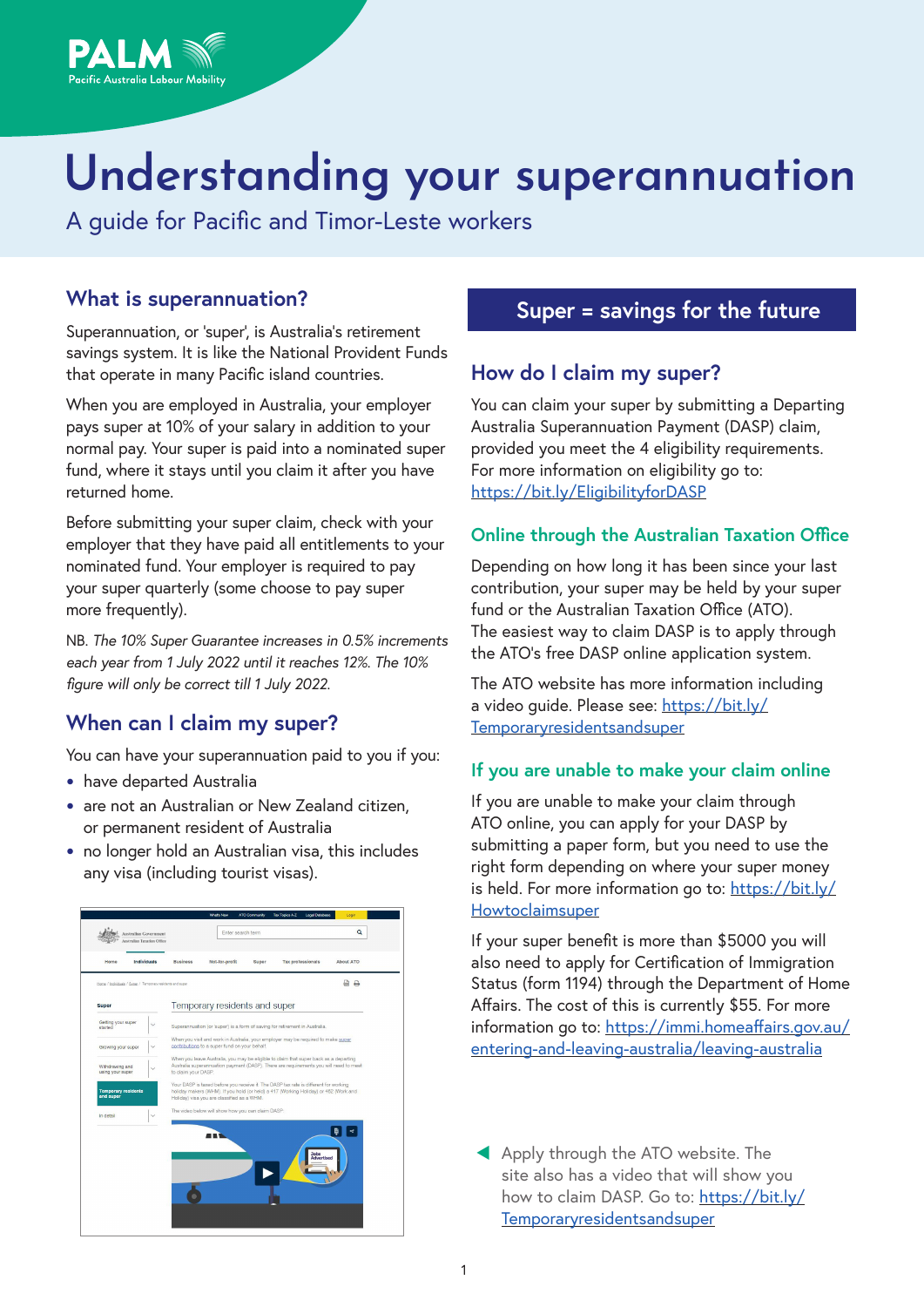# **DASP = Departing Australia Superannuation Payment**



Sign up to DASP Online while you are still in Australia and start your claim.

| Mercu | <b>Northian Government</b><br>Immigration and citizenship<br><b>Antwick of Book Affairs</b><br>Intelligencer   Visibilitieren Ferthusian Ortos 1892)   No Technik Rebent Entwicklift                                                                                                                                                                                                                                                                                                  | $\circ$ |
|-------|---------------------------------------------------------------------------------------------------------------------------------------------------------------------------------------------------------------------------------------------------------------------------------------------------------------------------------------------------------------------------------------------------------------------------------------------------------------------------------------|---------|
|       | The Covenanced is now coonsing in accordance with the Carstales Conventions P, pensing the outcome of the 2022 Federal<br>election. No election-related material will be available on this website. Please see the relevant Miniater's or party's website for more<br>information on the 2022 election.                                                                                                                                                                               |         |
|       | Home - Visar - Vihensouhare a risa -                                                                                                                                                                                                                                                                                                                                                                                                                                                  |         |
|       | Check visa details and<br>conditions                                                                                                                                                                                                                                                                                                                                                                                                                                                  |         |
|       | Check conditions online (VEVD)<br>See visa conditions<br><b>Conditions Est</b><br>Overview                                                                                                                                                                                                                                                                                                                                                                                            |         |
|       | Check conditions online (VEVO)<br>Check conditions online<br>(VEVO)<br>Our Visa Entifement Verification Online sustem (VEVC) alloys visa holders, employers, education<br>provident and other croanisations to check visa conditions.                                                                                                                                                                                                                                                 |         |
|       | Yes holders<br>VEVO can only provide information about people who have their details available in our systems. You may<br>not have a searchable record if you microted to Justicalia before 1990 and have not since traveled out of<br>Australia. Nou may then need to apply for an electronic visa record. Some people may have an immiGard<br>Croanisations<br>issued by us. Government apendies can then use the immiDant to check their commencement of identity<br>in Australia. |         |
|       | Australian o'staers have unlimited rights to work or study in Australia. You cannot use VEHO to confirm<br>this You can provide a copy of your Australian oil banahis cardificate or your Australian passaget to grove<br>your citizenship.                                                                                                                                                                                                                                           |         |

Check your visa expiry date at the Home Affairs website.

## **How does DASP Online work?**

You can set up your DASP account before you leave Australia. Start your DASP claim while you are still in Australia by going to DASP Online and creating a 'shared secret'. Your shared secret will allow you to return to DASP Online to complete your claim when you return home, and once your visa has expired or been cancelled.

To learn more about your shared secret go to: https://www. ato.gov.au/Individuals/Coming-to-Australia-or-going-overseas/ In-detail/Super/Super-information-for-temporary-residentsdeparting-Australia/?page=7#Creatingasharedsecret.

You will need access to a computer and internet at home to submit your online DASP claim. Your DASP can be paid directly into your Australian bank account.

# **How do I know if my visa has expired?**

Before you leave Australia, check your visa expiry date. Your employer can provide this. Or you can log into the Visa Entitlement Verification Online (VEVO) system to check the status of your visa.

You can find more information at: https://immi.homeaffairs.gov. au/visas/already-have-a-visa/check-visa-details-and-conditions/ check-conditions-online.

Note: you can only claim your super after you have left Australia and your visa has expired or been cancelled. You cannot cancel a visa that has less than 6 months of validity.

# **What if I am on a multi-year visa?**

If you are a seasonal worker on a multi-year visa you cannot claim your super until you have returned home for the last time and your visa has expired. DO NOT cancel a multi-year visa until you have finished all work in Australia. If you do, you will have to pay for a new visa to return, and it may not be granted.

# **How is DASP paid?**

DASP is usually paid within 28 days of submitting a complete application. An application for payment that is incomplete or missing supporting documents will be delayed. Make sure your application is complete.

Your super may be paid into an **Australian bank account**, posted to you as an **Australian dollar cheque**, or paid by international money transfer (for fund applications only). Many overseas banks will not accept Australian cheques and not all funds provide all 3 payment options. Check with your super fund about the best payment method and if any fees and

charges apply. If you choose to have your super paid into your Australian bank account, you **MUST** leave your Australian bank account open.

If you do not claim DASP within 6 months of your visa expiry date, your super may be transferred to the ATO where it will be held until you claim it. Super held by the ATO is only paid into an Australian bank account.

#### **How is DASP taxed?**

Your DASP is taxed before you receive it, usually at the tax rate of 35 %-45%. You will be issued with a payment summary advising you of the amount of DASP tax withheld and the final amount paid to you.